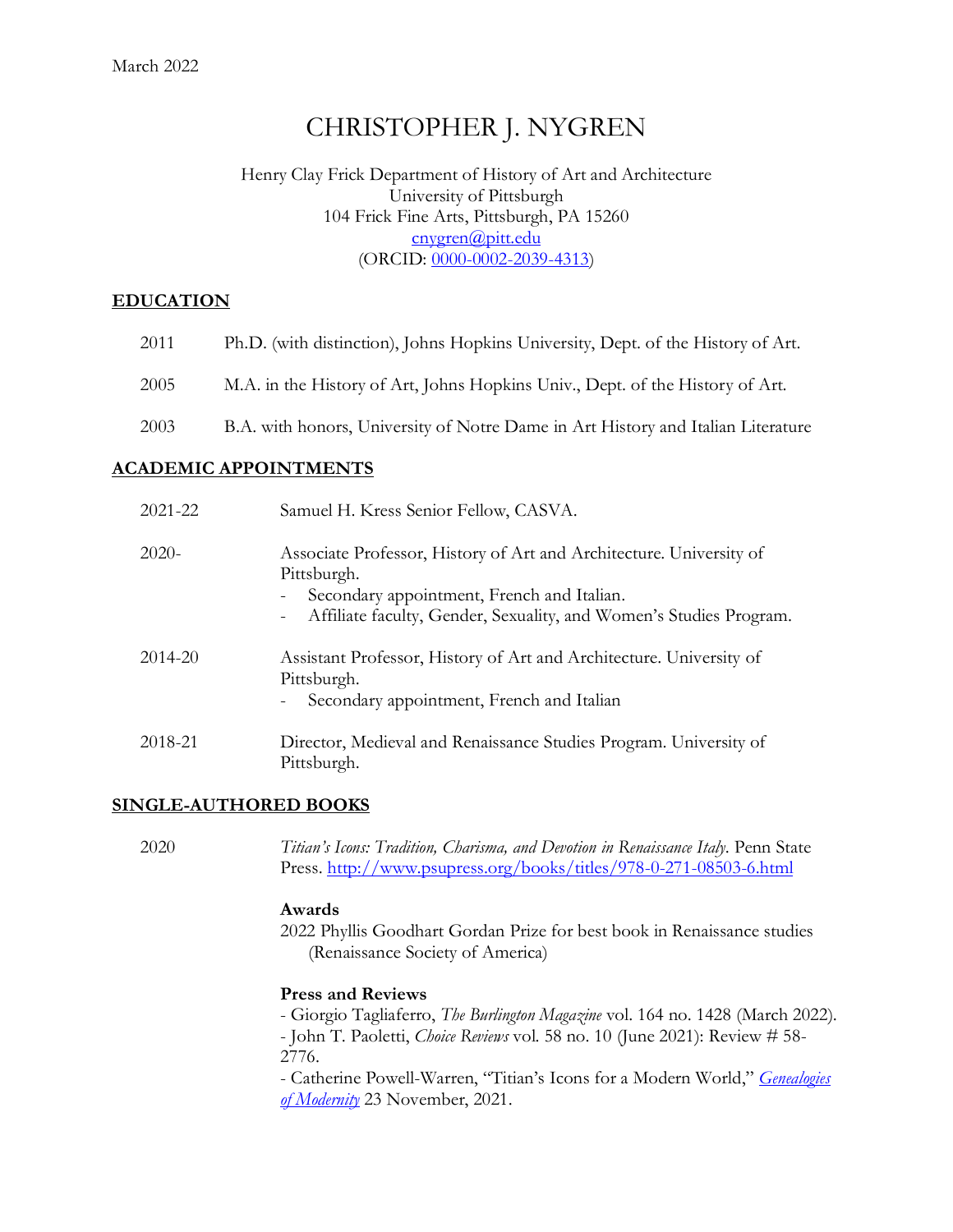- José da Silva. "An expert's guide to Titian: five must-read books on the Venetian Old Master," *The Art Newspaper*[, 337 September 2021.](https://www.theartnewspaper.com/blog/an-expert-s-guide-to-titian-five-must-read-books-on-the-venetian-old-master)

| In Preparation | Sedimentary Aesthetics: Painting on Stone and the Ecology of Early Modern Art |
|----------------|-------------------------------------------------------------------------------|
|                | (ca. 100K word book manuscript in preparation for submission in fall 2022).   |

# **JOURNAL ARTICLES & BOOK CHAPTERS (refereed publications indicated with \*)**

| Forthcoming | "Rhetoric and Painting," in Rhetoric in the Renaissance (c. 1400-c. 1650), edited<br>by Virginia Cox and Jennifer Richards, volume 3 of the Cambridge History of<br>Rhetoric, edited by Rita Copeland and Peter Mack. Commissioned essay.                                                                                                                              |  |  |
|-------------|------------------------------------------------------------------------------------------------------------------------------------------------------------------------------------------------------------------------------------------------------------------------------------------------------------------------------------------------------------------------|--|--|
| Forthcoming | "Titian's Icons." Revivals or Survivals? The Resurgences of the Icon from the<br>Renaissance to Nowadays, edited by Ralph Dekoninck (Milan: Silvana).                                                                                                                                                                                                                  |  |  |
| 2021a       | "Titian, Colonna, and the Limits of Pictorial Devotion," in Vittoria Colonna:<br>Poetry, Religion, Art, Impact, edited by Victoria Cox and Shannon McHugh<br>(Amsterdam University Press), 199-227.<br>https://www.aup.nl/en/book/9789463723947/vittoria-colonna                                                                                                       |  |  |
| 2021b       | "Sedimentary Aesthetics," in Purity and Contamination in Early Modern Art and<br>Architecture, edited by Lauren Jacobi and Daniel Zolli (Amsterdam University<br>Press), 129-155.<br>https://www.degruyter.com/document/doi/10.1515/9789048541003-<br>$005/\text{html}$                                                                                                |  |  |
| 2021c       | * "Leonardo, Morelli, and the Computational Mirror" (co-authored with<br>Alison Langmead and Paul Rodriguez). Digital Humanities Quarterly 15.1.<br>http://www.digitalhumanities.org/dhq/vol/15/1/000540/000540.html                                                                                                                                                   |  |  |
| 2020        | "Extracting and Analyzing Deep Learning Features for Discriminating<br>Historical Art: Deep Learning Features and Art," in Practice and Experience in<br>Advanced Research Computing (PEARC '20). Association for Computing<br>Machinery (2020): 358-363. Co-authored with Paul Rodriguez, Alan Craig,<br>and Alison Langmead. https://doi.org/10.1145/3311790.3399611 |  |  |
| 2019a       | * "Metonymic Agency: Some Data on Presence & Absence in Renaissance<br>Miracle Cults." I Tatti Studies in the Italian Renaissance History 22.2 (fall): 209-<br>237. https://doi.org/10.1086/705516                                                                                                                                                                     |  |  |
| 2019b       | "A Stone Through the Window of Art History: Paintings on Stone and the<br>Legacy of Pictorial Illusionism." Steinformen. Materialität, Qualität, Imitation,<br>edited by Isabella Augart, Maurice Saß, and Iris Wenderholm (Berlin: de<br>Gruyter): 75-96. https://doi.org/10.1515/9783110583618-006                                                                   |  |  |
| 2018a       | * "The Matter of Similitude: Stone Paintings and the Limits of<br>Representation," in "Almost Eternal": Paintings on Stone and Material Innovation in<br>Early Modern Europe, edited by Piers Baker-Bates and Elena Calvillo (Leiden                                                                                                                                   |  |  |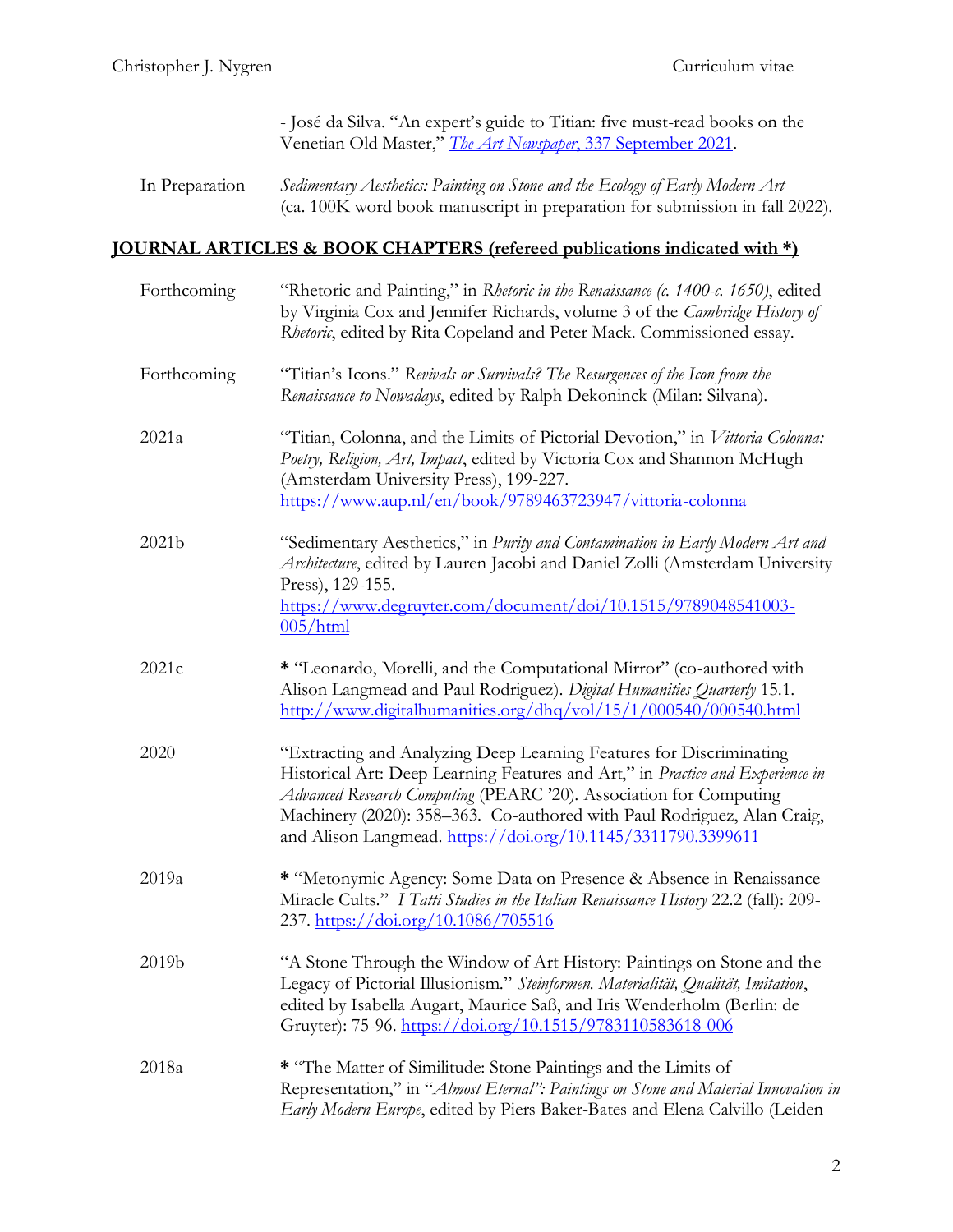|       | and Boston: Brill): 131-159.<br>https://brill.com/abstract/book/edcoll/9789004361492/B9789004361492                                                                                                                                                                                                                                                                                                                                                                                                             |
|-------|-----------------------------------------------------------------------------------------------------------------------------------------------------------------------------------------------------------------------------------------------------------------------------------------------------------------------------------------------------------------------------------------------------------------------------------------------------------------------------------------------------------------|
|       | $007$ .xml                                                                                                                                                                                                                                                                                                                                                                                                                                                                                                      |
| 2018b | * "A Role-Based Model for Successful Collaboration in Digital Art History,"<br>co-authored essay written in collaboration with Tracey Berg-Fulton, Alison<br>Langmead, Thomas Lombardi, and David Newbury. International Journal for<br>Digital Art History 3, 152-180. https://journals.ub.uni-<br>heidelberg.de/index.php/dah/article/viewFile/34297/43447<br>Author Statement: Authors are listed in alphabetical order. Each author<br>contributed equally to this piece of writing, in all of its aspects. |
| 2017a | * "Titian's <i>Ecce Homo</i> on Slate: Stone, Oil, and the Transubstantiation of<br>Painting." The Art Bulletin 99:1, 36-66.<br>http://dx.doi.org/10.1080/00043079.2017.1265285                                                                                                                                                                                                                                                                                                                                 |
| 2017b | "Graphic Exegesis: Reflections on the Difficulty of Talking About Biblical<br>Images, Pictures, and Texts," in The Art of Visual Exegesis: Rhetoric, Texts,<br>Images (Emory Studies in Early Christianity), edited by Vernon K. Robbins,<br>Walter S. Melion, and Roy R. Jeal (Atlanta: SBL Press): 271-302.<br>https://www.academia.edu/32704341/Graphic Exegesis Reflections on t<br>he Difficulty of Talking About Biblical Images Pictures and Texts                                                       |
| 2016a | * "Titian's Christ with the Coin: Recovering the Spiritual Currency of<br>Numismatics in Renaissance Ferrara." Renaissance Quarterly 69.2, 449-88.<br>$\frac{\text{http://dx.doi.org/10.1086/687607}}{2}$                                                                                                                                                                                                                                                                                                       |
| 2016b | * "Figuring Miraculous Agency Between Literature and Art: An Analysis and<br>Translation of Eustachio Celebrino's Li stupendi et marauigliosi miracoli del<br>glorioso Christo di San Roccho (ca. 1523)." MLN 131:1, 20-56.<br>$\frac{\text{http://dx.doi.org/10.1353/mln.2016.0008}}{2}$                                                                                                                                                                                                                       |
| 2015a | * "Titian's Miracles: Artistry and Efficacy Between the San Rocco Christ and<br>the Accademia Pietà." Mitteilungen des Kunsthistorischen Institutes in Florenz (Max-<br>Planck-Institut), 57.3, 320-349. http://www.jstor.org/stable/43738211                                                                                                                                                                                                                                                                   |
| 2015b | * "The Hypnerotomachia Poliphili and Italian Art Circa 1500: Mantegna, Antico,<br>and Correggio." Word & Image: A Journal of Verbal/Visual Enquiry, 31:2, 140-<br>154. http://dx.doi.org/10.1080/02666286.2015.1023020                                                                                                                                                                                                                                                                                          |
| 2014  | "Stylizing Eros: Narrative Ambiguity and the Discourse of Desire in Titian's<br>So-Called Salome," in Renaissance Love: Eros, Passion, and Friendship in Italian Art<br>around 1500, edited by Jeanette Kohl, Marianne Koos and Adrian Randolph<br>(Berlin: Deutscher Kunstverlag, I Mandorli series v. 19): 23-44.<br>https://www.academia.edu/8074326/ Stylizing Eros in Renaissance Love<br>Titians Judith Salome                                                                                            |

# **REVIEWS ESSAYS, BOOK REVIEWS, & REFERENCE ENTRIES**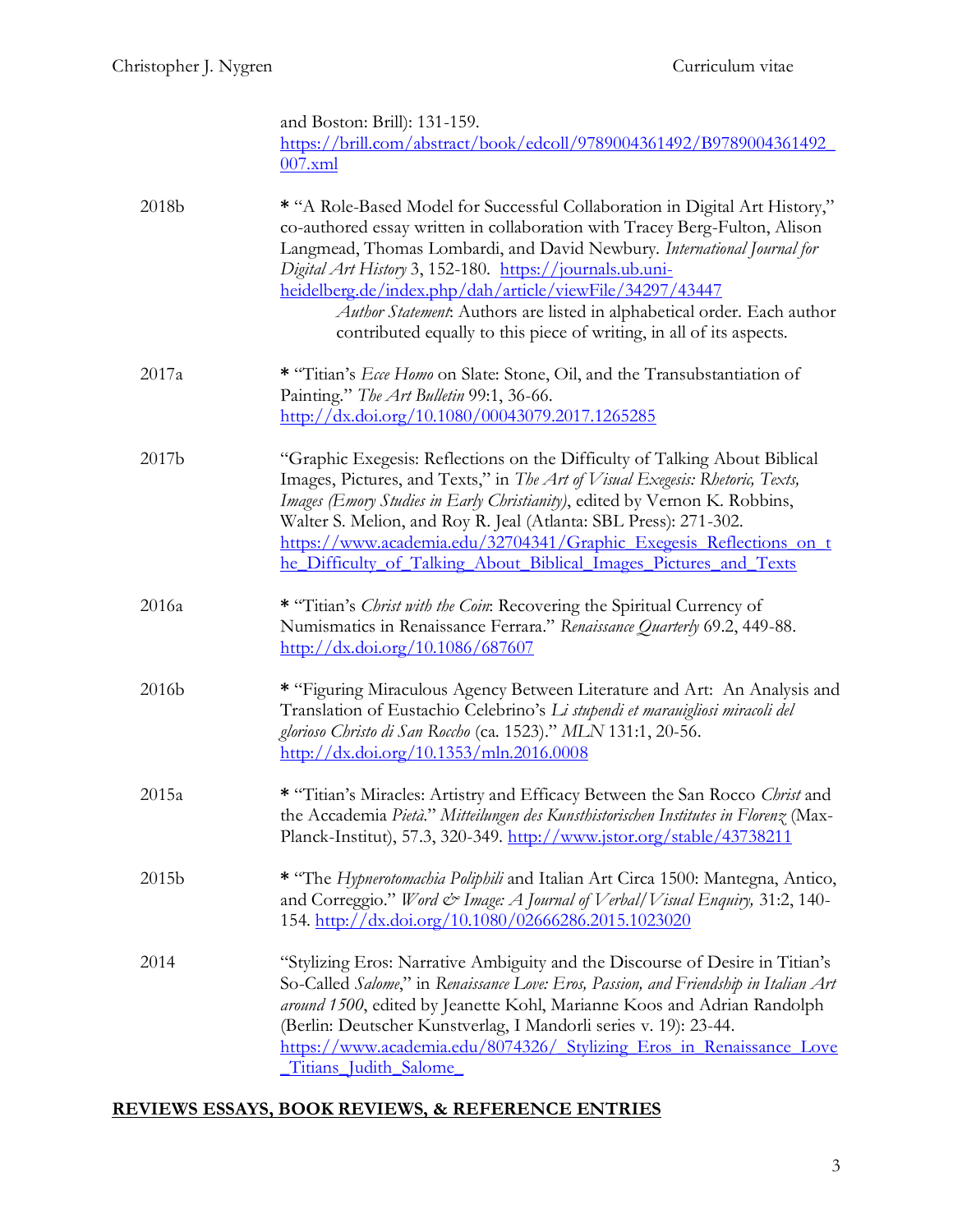| Forthcoming | Entry on Matthew 22:21; Mark 12:13-17; Luke 20:19-25 ("Render Unto<br>Caesar") for the <i>Visual Commentary on Scripture</i> hosted by Kings College<br>London.                                                                                                                                                                                                                                                                                     |  |  |
|-------------|-----------------------------------------------------------------------------------------------------------------------------------------------------------------------------------------------------------------------------------------------------------------------------------------------------------------------------------------------------------------------------------------------------------------------------------------------------|--|--|
| 2021        | "Bellini – who do you think you are?" The Art Newspaper n. 338 (October),<br>pg. 77. https://www.theartnewspaper.com/2021/11/02/belliniwho-do-you-<br>think-you-are                                                                                                                                                                                                                                                                                 |  |  |
| 2021        | "Racializing Art: A Baleful Genealogy," a review of Éric Michaud, The<br>Barbarian Invasion: A Genealogy of the History of Art, translated by Nicholas<br>Huckle (MIT Press, 2019).<br>https://genealogiesofmodernity.org/journal/2021/7/12/racializing-art                                                                                                                                                                                         |  |  |
| 2021        | Review of Art and Faith in the Venetian World: Venerating Christ as the Man of<br>Sorrows, by Catherine R. Puglisi and William L. Barcham (Turnhout: Brepols,<br>2019) in Sehepunkte v. 21 n. 7/8.<br>http://www.sehepunkte.de/2021/07/34061.html                                                                                                                                                                                                   |  |  |
| 2021        | Review of Painting as a Modern Art in Early Renaissance Italy, by Robert Brennan<br>(Harvey Miller, Renovatio Artium Series in the Arts of the Renaissance,<br>2019) in Contemporaneity: Historical Presence in Visual Culture 9.1, 104-108.<br>https://doi.org/10.5195/contemp/2021.330                                                                                                                                                            |  |  |
| 2020        | Review of Tintoretto's Difference: Delenze, Diagrammatics and Art History, by<br>Kamini Vellodi (Bloomsbury Academic, 2019) in Renaissance Quarterly 73.4,<br>1357-58. https://doi.org/10.1017/rqx.2020.239.                                                                                                                                                                                                                                        |  |  |
| 2020        | Review of Art and Miracle in Renaissance Tuscany, by Robert Maniura<br>(Cambridge University Press, 2018) in Renaissance Quarterly 73.2, 620-622.<br>$\frac{\text{https://doi.org/10.1017/rgx.2020.22.}}{\text{https://doi.org/10.1017/rgx.2020.22.}}$                                                                                                                                                                                              |  |  |
| 2019        | Review of Raphael and the Redefinition of Art in Renaissance Italy, by Robert<br>Williams (Cambridge University Press, 2017) in Contemporaneity: Historical<br>Presence in Visual Culture 8, 123-126.<br>$\frac{\text{https://doi.org/10.5195/contemp.2019.291}}{2}$                                                                                                                                                                                |  |  |
| 2017        | Entry on the Scuola Grande di San Rocco for Merlo's Map: The Religious<br>Geography of Venice, an interactive map produced by the Newberry Library.<br>http://publications.newberry.org/venice/                                                                                                                                                                                                                                                     |  |  |
| 2012        | Exhibition review of The Renaissance Portrait From Donatello to Bellini. Berlin,<br>Bode-Museum and New York, Metropolitan Museum. Catalogue edited by<br>Keith Christiansen and Stefan Weppelmann (New Haven and London:<br>Metropolitan Museum of Art, distributed by Yale University Press, 2011).<br>Tabula Quarterly: International Review of Exhibitions and Books on Art, Winter<br>2012. http://tabulaquarterly.com/winter-2012.php#review5 |  |  |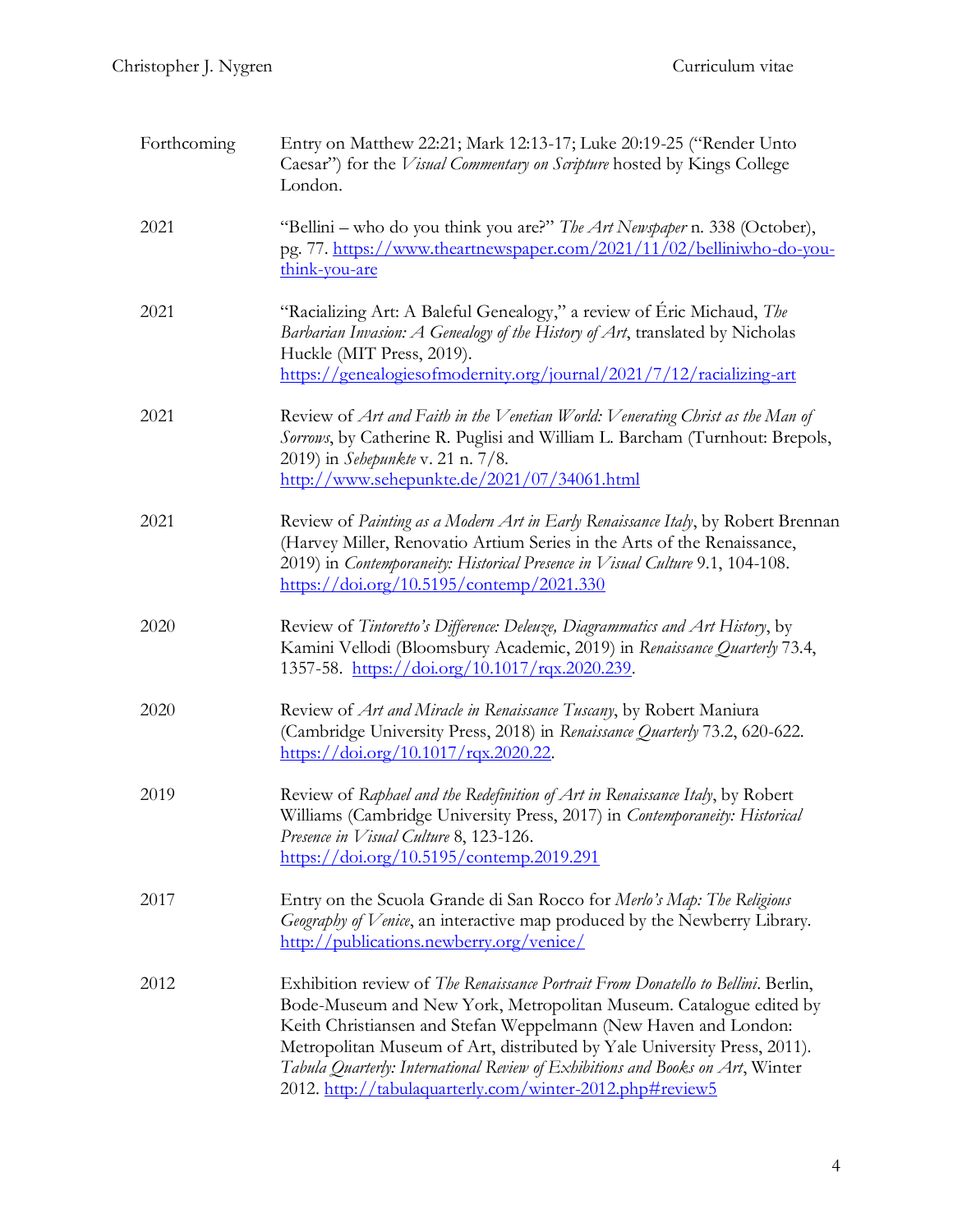| 2011 | Review of The Muddied Mirror: Materiality and Figuration in Titian's Later<br>Paintings, by Jodi Cranston. Renaissance Quarterly 64 (2011), 184-186.<br>https://doi.org/10.1086/660389 |
|------|----------------------------------------------------------------------------------------------------------------------------------------------------------------------------------------|
| 2007 | "Eros," in The Encyclopedia of Sex, Love and Culture. Volume 3, The Early Modern<br>Period, edited by Victoria Mondelli. Westport: Greenwood, 2007, pgs. 78-80.                        |

# **ARTICLES IN PREPARATION**

- "*Let them fall down and worship thing*: Lorenzo Valla's Renaissance Thing Theory." (ca. 12,000-word article).
- "*Venezianità*: the Language, Ideology, and Geography of an Art Historical Commonplace" (ca. 8000-word article).

"Tradition and Entrapment: Kahinde Wiley's *Tribute Money* (2012)" (ca. 9,000-word article).

# **NEWSPAPER, MEDIA, & PODCASTS**

| 2021 | Kelsey Ables. "Many Trump-era photos look like dramatic old paintings.<br>That's no 'accident'." Washington Post, 16 January 2021:<br>https://www.washingtonpost.com                  |
|------|---------------------------------------------------------------------------------------------------------------------------------------------------------------------------------------|
| 2021 | <i>Being Human Podcast</i> , season 6, episode 6: https://soundcloud.com/being-<br>human-pgh/miracle-working-in-the-pandemic-an-interview-with-<br>christopher-nygren                 |
| 2021 | https://www.zippia.com/research-assistant-jobs/trends/                                                                                                                                |
| 2020 | "Miraculous Images and Contemporary Meaning-Making," a conversation on<br>art and the COVID-19 pandemic with Ryan McDermott.<br>https://beatriceinstitute.libsyn.com/nygren-interview |
| 2019 | "Giorgio Vasari and Genealogies in Art History," Genealogies of Modernity<br><i>Podcast</i> season 1, episode 4: https://www.genofmod.org/podcast                                     |

# **DIGITAL HUMANITIES PROJECTS**

2017-2019 Principal Investigator for "The Morelli Machine." – NSF funded \*NSF funding disbursed by XSEDE (project ID: TG-ART170002) Description: Using the national supercomputing infrastructure made available by Extreme Science and Engineering Discovery Environment, or XSEDE (an NSF-Funded collection of integrated advanced digital resources), this project tests the hypothesis that the nexus of style and authorship can be interrogated computationally. Collaborators: Alison Langmead (Digital Humanities, Pitt); Alan Craig (Digital Humanities Specialist at XSEDE, Associate Director for Human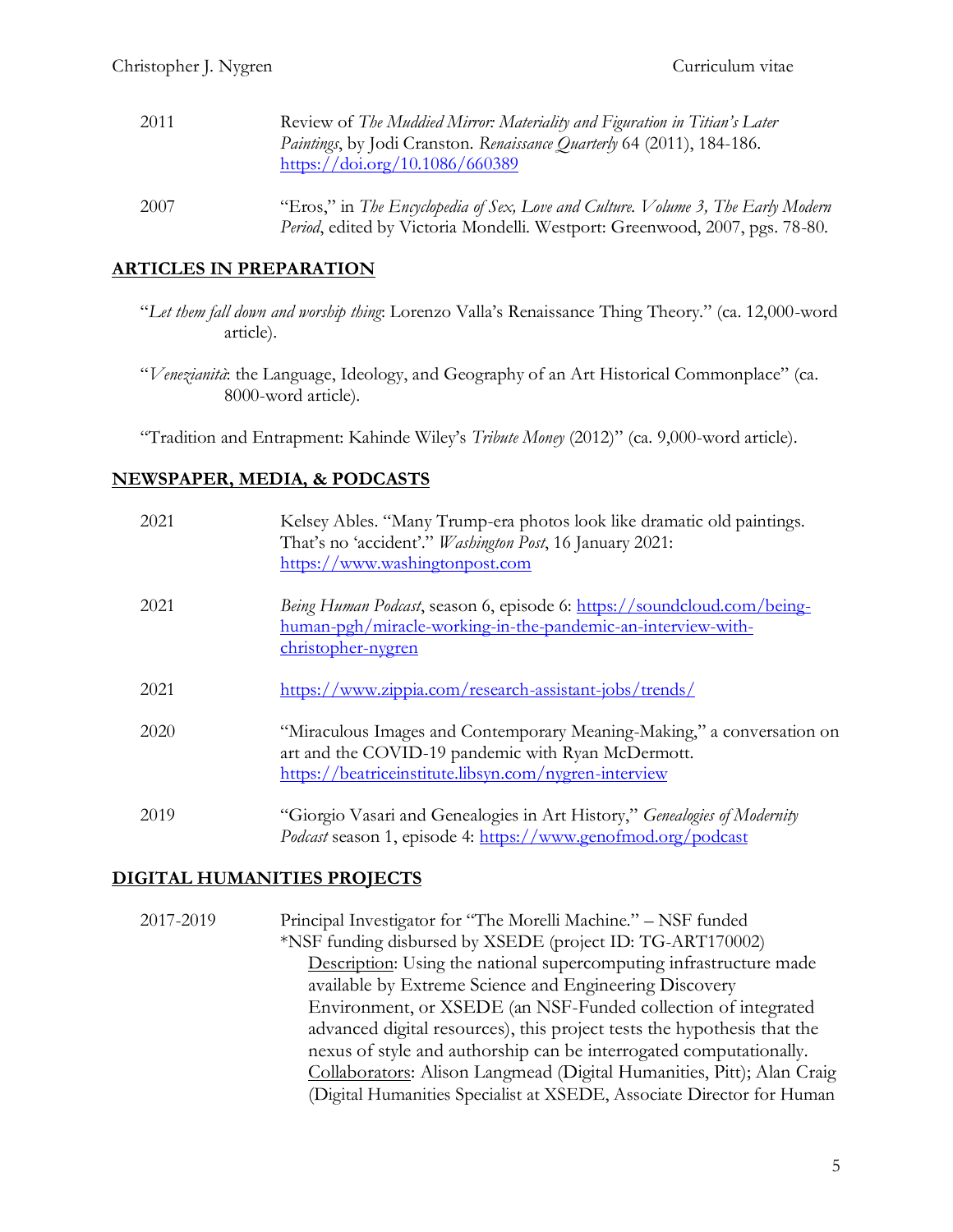Computer Interaction, University of Illinois); Paul Rodriguez (Research Programmer, San Diego Supercomputer Center, University of California, San Diego).

2015 Co – Investigator (with Alison Langmead) for *Computational Visual Aesthetics* [\(https://sites.haa.pitt.edu/cva/\)](https://sites.haa.pitt.edu/cva/) Collaborators: Alison Langmead (Digital Humanities, Pitt); Thomas Lombardi (Computing and Information Studies, Washington and Jefferson College); Benjamin C. Tilghman (Art History, Lawrence University); Adriana Kovashka (Computer Science, University of Pittsburgh)

# **ON-GOING COLLABORATIVE PROJECTS**

*Genealogies of Modernity*. Co-convener with Ryan McDermott (English, Pitt). <https://www.genofmod.org/>

*Gun Violence and Its Histories*. Co-convener with Pernille Røge (History, Pitt), Jennifer Waldron (English, Pitt), Chloé Hogg (French and Italian, Pitt).

# **NATIONAL FELLOWSHIPS, GRANTS, & SCHOLARLY SOCIETIES**

| 2021-22 | Samuel H. Kress Senior Fellow, CASVA.                                                                                                              |
|---------|----------------------------------------------------------------------------------------------------------------------------------------------------|
| 2019    | RSA-Kress Mid-Career Publication Fellowship (Titian's Icons).                                                                                      |
| 2019    | Gladys Krieble Delmas Publication Subvention (Titian's Icons).                                                                                     |
| 2017-18 | American Council of Learned Societies Fellowship for the project Matter and<br>Similitude in Italian Painting and The Transatlantic Renaissance.   |
| 2013-14 | Post-Doctoral Fellow, Mellon Foundation Sawyer Seminar, "Visual Exegesis:<br>Images as Instruments of Scriptural Interpretation and Hermeneutics." |
| 2011-13 | Post-Doctoral Fellow, Penn Humanities Forum. University of Pennsylvania.                                                                           |
| 2008-10 | Samuel H. Kress Pre-Doctoral Fellow in the History of Art at the<br>Kunsthistorisches Institut, Florence.                                          |
| 2008-09 | Gladys Krieble Delmas Grant for Independent Research in Venice and the<br>Veneto.                                                                  |

2008-09 (declined) J. Clawson Mills Fellowship at the Metropolitan Museum of Art.

#### **INSTITUTIONAL FELLOWSHIPS, GRANTS, & SCHOLARLY SOCIETIES**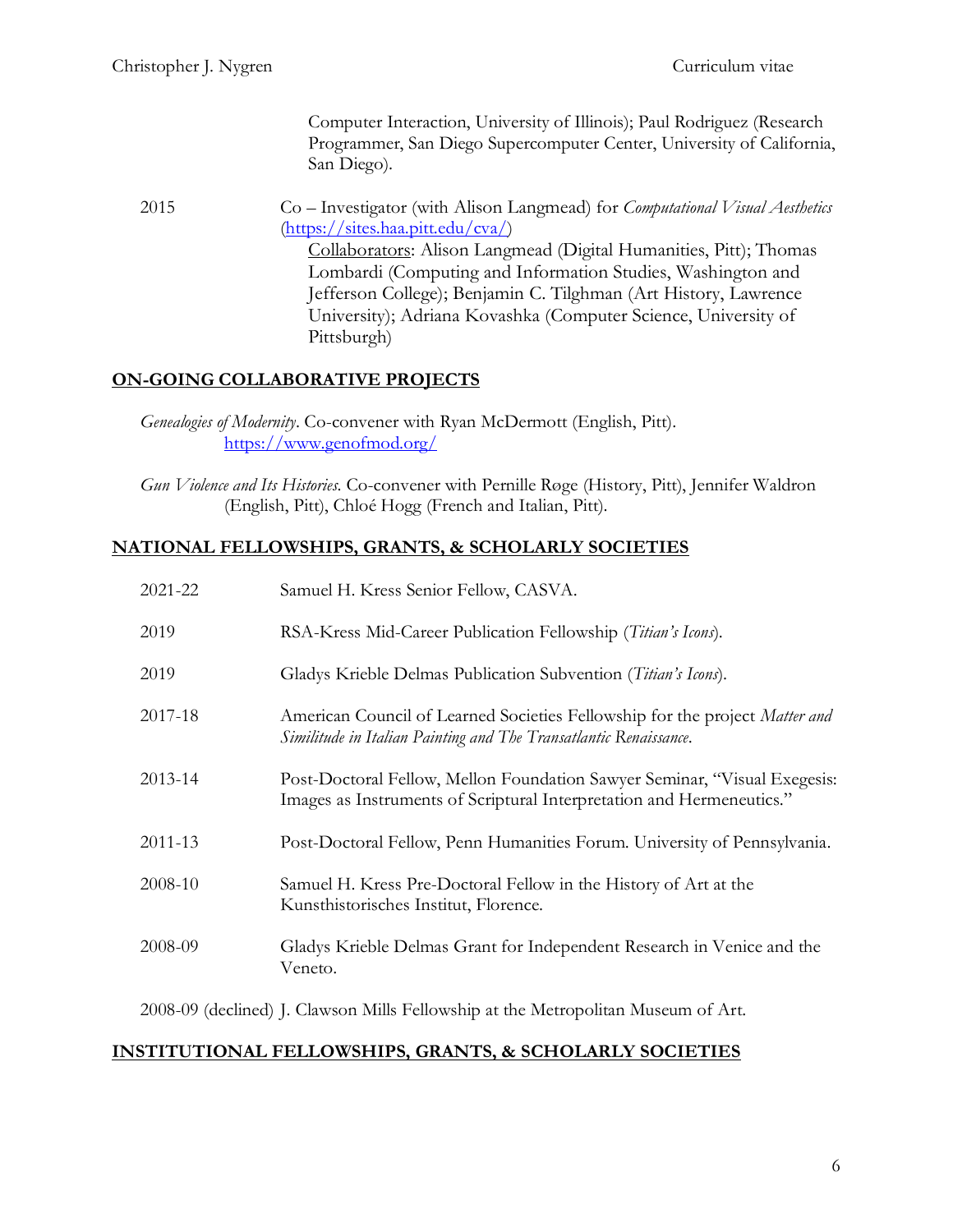| 2019    | Richard D. and Mary Jane Edwards Endowed Publication Fund, Kenneth P.<br>Dietrich School of Arts & Sciences, University of Pittsburgh. |
|---------|----------------------------------------------------------------------------------------------------------------------------------------|
| 2019-20 | Faculty Research and Scholarship grant for Gun Violence and Its Histories<br>working group: www.gyh.pitt.edu                           |
| 2018    | Junior Research Fellow. Humanities Center, University of Pittsburgh<br>(internal fellowship with course release)                       |
| 2017    | Visiting Fellow, Centre for Research in the Arts, Social Sciences and<br>Humanities (CRASSH), Cambridge University                     |
| 2010    | Charles S. Singleton Graduate Fellowship for Study in Europe, Johns<br>Hopkins University.                                             |
| 2007    | Dean's Teaching Fellow in the Zanvyl Krieger School of Arts and Sciences at<br>the Johns Hopkins University.                           |
| 2006-07 | Charles S. Singleton Fellow in Italian Studies at the Villa Spelman in<br>Florence, Italy.                                             |

# **COURSES TAUGHT**

| At Pitt   | ARTSC0010                                                                          | Being Human in the Age of COVID-19 (1-credit)                                  |  |
|-----------|------------------------------------------------------------------------------------|--------------------------------------------------------------------------------|--|
|           | <b>HAA 0070</b>                                                                    | European Visual Traditions (gateway lecture)                                   |  |
|           | <b>HAA 0302</b>                                                                    | Renaissance Art (large lecture with recitations)                               |  |
|           | <b>HAA 0350</b>                                                                    | Baroque Art (small lecture and discussion)                                     |  |
|           | <b>HAA 0380</b>                                                                    | Art of The Spanish World: Religion, Identity and the Art of                    |  |
|           |                                                                                    | Accommodation, 1200-1700 (small lecture and discussion)                        |  |
|           | <b>HAA 1010</b>                                                                    | Venetian Renaissance Art: Local Histories, Global Stakes (capstone<br>seminar) |  |
|           | <b>HAA 1010</b>                                                                    | Bodies Broken, Bodies Redeemed: Art and Violence in Early Modern               |  |
|           |                                                                                    | <i>Europe</i> (capstone seminar, spring 2020)                                  |  |
|           | <b>HAA 1019</b>                                                                    | Curatorial Development Seminar Based on the Clapp Drawings in the              |  |
|           |                                                                                    | University Art Gallery                                                         |  |
|           | <b>HAA 1950</b>                                                                    | Honors Thesis Seminar (capstone seminar)                                       |  |
|           | <b>HAA 2300</b>                                                                    | Image, Art, Thing in Early Modern Europe (graduate seminar)                    |  |
|           | <b>HAA 2007</b>                                                                    | Historiography (core curriculum graduate seminar)                              |  |
| At UPenn: |                                                                                    | Italian Renaissance Art (lecture).                                             |  |
|           | Courts of the Italian Renaissance (grad/undergrad seminar).                        |                                                                                |  |
|           | High Renaissance and Mannerist Art: Michelangelo, Raphael, Titian (small lecture). |                                                                                |  |
|           | Deformed Pearls and Cultural Grit: Art in the Spanish Baroque World (capstone      |                                                                                |  |
|           | seminar)                                                                           |                                                                                |  |
|           | <i>Italian Baroque Art</i> (small lecture)                                         |                                                                                |  |
|           | Art History 102: Renaissance to Contemporary (lecture)                             |                                                                                |  |
|           |                                                                                    |                                                                                |  |
| At JHU:   |                                                                                    | From Virgin to Venus: Venetian Painting and the Invention of Art (lecture).    |  |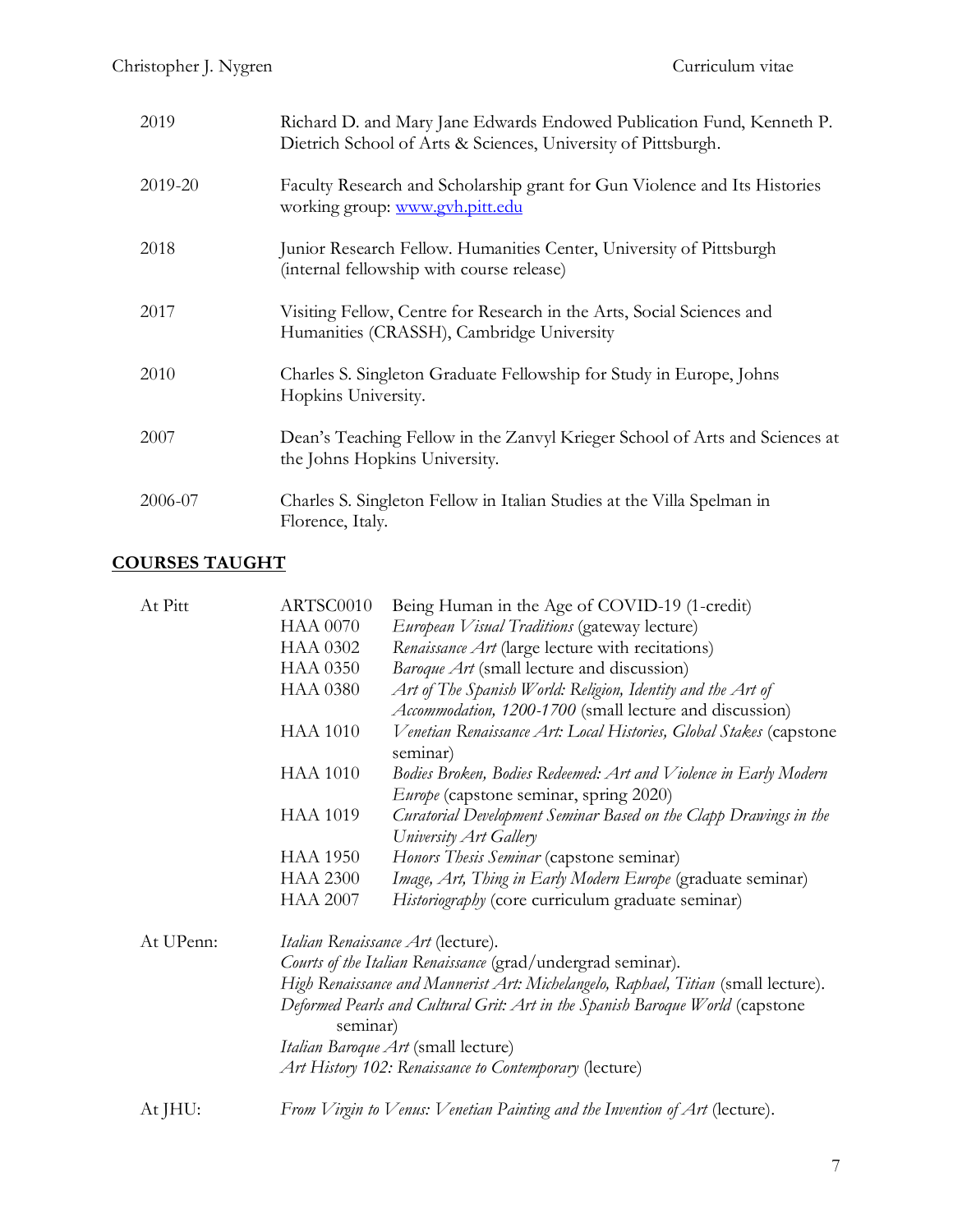*Florence and Beyond: Art and Culture in the Central Italian Renaissance* (lecture course taught on site in Florence, Italy). *Image, Realism, and Vision in Northern European Renaissance Art* (seminar).

# **GRADUATE STUDENT COMMITTEES**

#### **Primary Advisor**

| Andrea Maxwell (2022) | Dissertation title: Painting and Persecution: Anti-Jewish and Anti-Protestant |
|-----------------------|-------------------------------------------------------------------------------|
|                       | Visual Rhetoric in Northern Italy, 1475-1550.                                 |
|                       | *Metropolitan Museum of Art, pre-doctoral Fellowship 2021-22                  |
|                       | *Winner, 2021 Elizabeth Baranger Teaching Award                               |
| Sarah Reiff Conell    | $7th$ -year PhD candidate                                                     |
|                       | Mellon pre-doctoral fellow 2020-21                                            |
| Jacob Eisensmith      | $5th$ -year student, ABD                                                      |
|                       | Fellow, Center for the Art and Architectural History of Port Cities at        |
|                       | La Capraia, Naples                                                            |
| Claire Ptaschinski    | $3rd$ -year student                                                           |
|                       |                                                                               |

#### **PhD Committees**

| Assistant Professor at Cal State Sacramento                                  |
|------------------------------------------------------------------------------|
| Editorial assistant, Getty Research Institute                                |
| 6 <sup>th</sup> -year PhD candidate, Met Fellow                              |
| $5th$ -year PhD student                                                      |
| 5 <sup>th</sup> -year PhD student, Jazz Studies Program, Department of Music |
|                                                                              |

## **MA Committees**

| Claire Ptaschinski | History of Art & Architecture, 2021 (primary advisor) |
|--------------------|-------------------------------------------------------|
| Larissa Acres      | French and Italian, 2020                              |
| Sarah Conell       | History of Art & Architecture, 2016                   |
| Jackie Lombard     | History of Art & Architecture, 2016                   |

## **External Committees**

| Laura Valterio | Art History PhD candidate at the University of Basel           |
|----------------|----------------------------------------------------------------|
|                | Formal mentorship relationship through the antelope@university |
|                | expert exchange program                                        |

## **INVITED LECTURES**

| 2022 | "Shards of the New World: Painting on Obsidian and the Ecologies of Early             |
|------|---------------------------------------------------------------------------------------|
|      | Modern Art." CASVA Colloquium. March 3rd.                                             |
| 2021 | "Shards of the New World: Painting on Obsidian and the Ecologies of Early             |
|      | Modern Art." Bibliotheca Hertziana – Max Planck Institute for Art History, Rome.      |
|      | December $6th$ .                                                                      |
| 2021 | "Perseus." Study day for Titian: Women, Myth & Power. Boston, Isabella Stewart        |
|      | Gardner Museum. November.                                                             |
| 2021 | "Seeing Through the Amber Glow: Italy, the Renaissance, and the Myth of the           |
|      | Golden Age," invited lecture for research group, Un siècle d'Or? Repenser la peinture |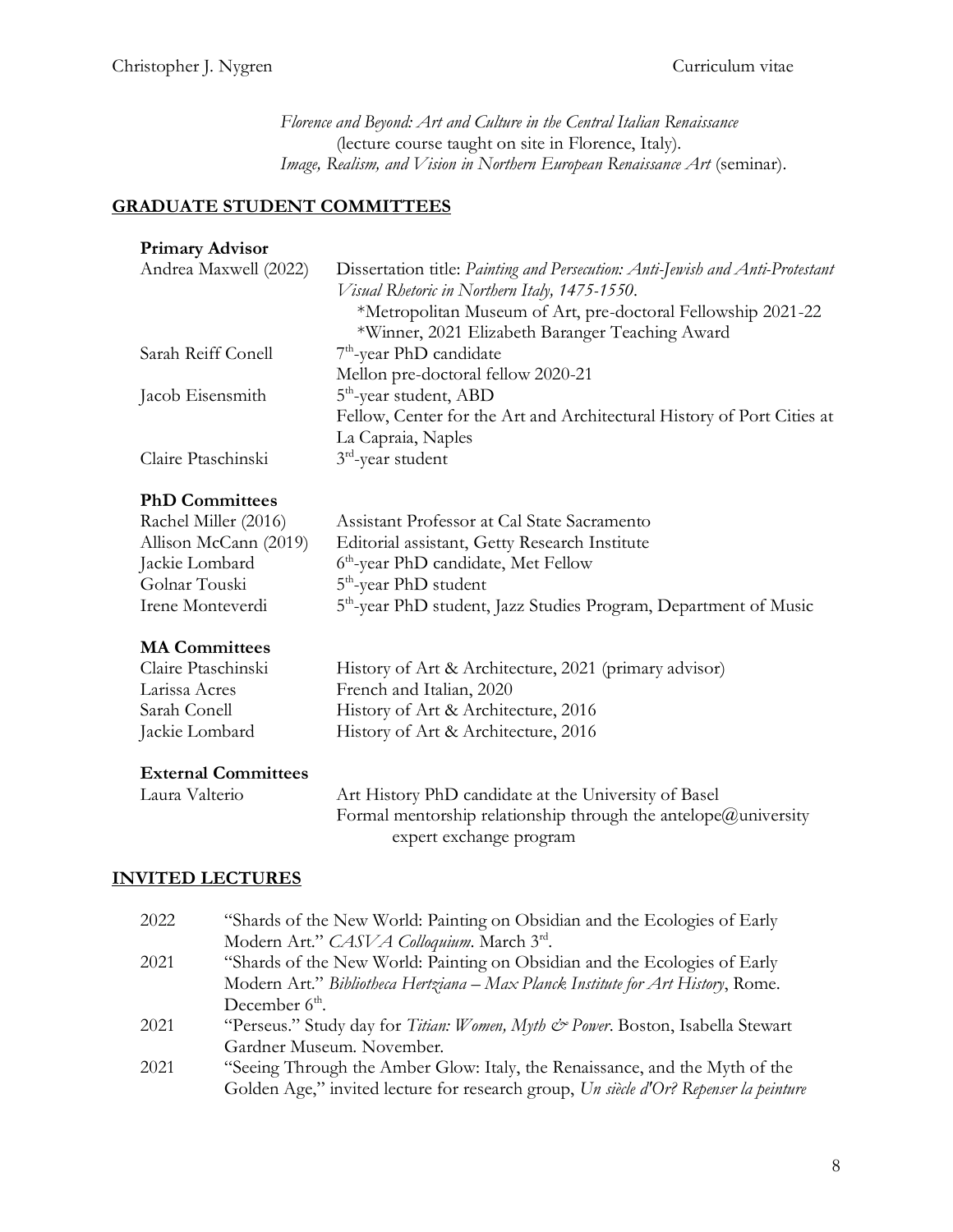|      | hollandaise du XVIIe siècle, Université de Genève - Faculté des Lettres / Fonds              |
|------|----------------------------------------------------------------------------------------------|
|      | National Suisse de la Recherche Scientifique.                                                |
| 2020 | "Titian's Icons." Revivals or Survivals? The Resurgences of the Icon from the Renaissance to |
|      | Nowadays, study day for the exhibition, Facing Van Eyck: The Miracle of Detail. Center       |
|      | for Fine Arts in Brussels, Belgium (canceled due to COVID-19).                               |
| 2020 | "Sedimented Failures: Painting on Stone and the Economy of Failure in Early                  |
|      | Modern Italy." Failure: Understanding Art as Process, 1150-1750, international               |
|      | conference at the Kunsthistorisches Institut in Florenz - Max-Planck-Institut.               |
| 2020 | "Biblical Desire: Reading Judith and Salome With Titian." Poetry in Paint: Titian's late     |
|      | Mythologies, study event for the exhibition Titian: Loved, Desire, Death. National Gallery,  |
|      | London.                                                                                      |
| 2020 | "Titian's Icons: Logos and Kairos in Renaissance Devotion." Lumen Christi,                   |
|      | University of Chicago Program in Catholic Thought. Reason and Beauty in the                  |
|      | Renaissance, lecture series. https://www.youtube.com/watch?v=TrtAmwSzQSU                     |
| 2020 | "Collaboration in Digital Art History, In Theory and in Practice." Art in Context:           |
|      | Collaborating Around the Collection. Symposium at the Philadelphia Museum of Art.            |
| 2019 | "Matter and Similitude in Italian Painting and the Transatlantic Renaissance." The           |
|      | Pittsburgh Consortium for Medieval and Renaissance Studies, Carnegie Mellon                  |
|      | University.                                                                                  |
| 2019 | "Sedimentary Aesthetics." Works in Progress Colloquium at the Humanities Center,             |
|      | University of Pittsburgh.                                                                    |
| 2018 | "The Morelli Machine." Presentation to the quarterly meeting of the Board of                 |
|      | Trustees of the Kress Foundation.                                                            |
| 2017 | "Matter and Similitude in Italian Painting and the Transatlantic Renaissance." Works         |
|      | in Progress Seminar at the Centre for Research in the Arts, Social Sciences and              |
|      | Humanities at University of Cambridge.                                                       |
| 2017 | "Titian's Icons" - Italian Studies Research Seminar at the University of Notre Dame.         |
| 2017 | "Titian, Colonna, and the Limits of Pictorial Devotion." New York University's,              |
|      | Villa La Pietra (Florence, Italy).                                                           |
| 2017 | "Creating Effective Interdisciplinary Collaborations in the Digital Humanities" (with        |
|      | Allison Langmead and David Newbury). Invited presentation at TEC: Technology,                |
|      | Entrepreneurship, Creativity at University of Pittsburgh, School of Information Sciences.    |
| 2016 | "The Matter of Similitude: Stone Paintings and the Limits of Representation."                |
|      | Invited paper for a study day at the British School in Rome (La pittura poco meno che        |
|      | eterna: Paintings on Stone and Material Innovation).                                         |
| 2014 | "Coins, Cabinets, and Christ: On the Agency of Titian's Christ with the Coin." The           |
|      | Inaugural James and Susanne Wilkinson Lecture on Outstanding Scholarship in                  |
|      | Premodern Art.                                                                               |
| 2014 | "How to Do Theology With Pictures: Prophecy and Fulfillment, Type and Antitype               |
|      | in Renaissance Art." The Candler School of Theology at Emory University. March.              |
| 2012 | "Rome, 1545: Rerouting Titian Studies." Courtauld Institute of Art. London.                  |
| 2012 | Invited Respondent for the interdisciplinary conference Objects of Affection: Towards a      |
|      | Materiology of Emotions, hosted by the Program of Russian and Eurasian Studies at            |
|      | Princeton University.                                                                        |
| 2012 | "On Obdurate Paintings." Lawrence University (Appleton, WI).                                 |
| 2012 | "Hard Paintings." Cleveland Museum of Art and Case Western Reserve University.               |
| 2012 | "Rupestrian Paintings." Oklahoma State University (Stillwater, OK).                          |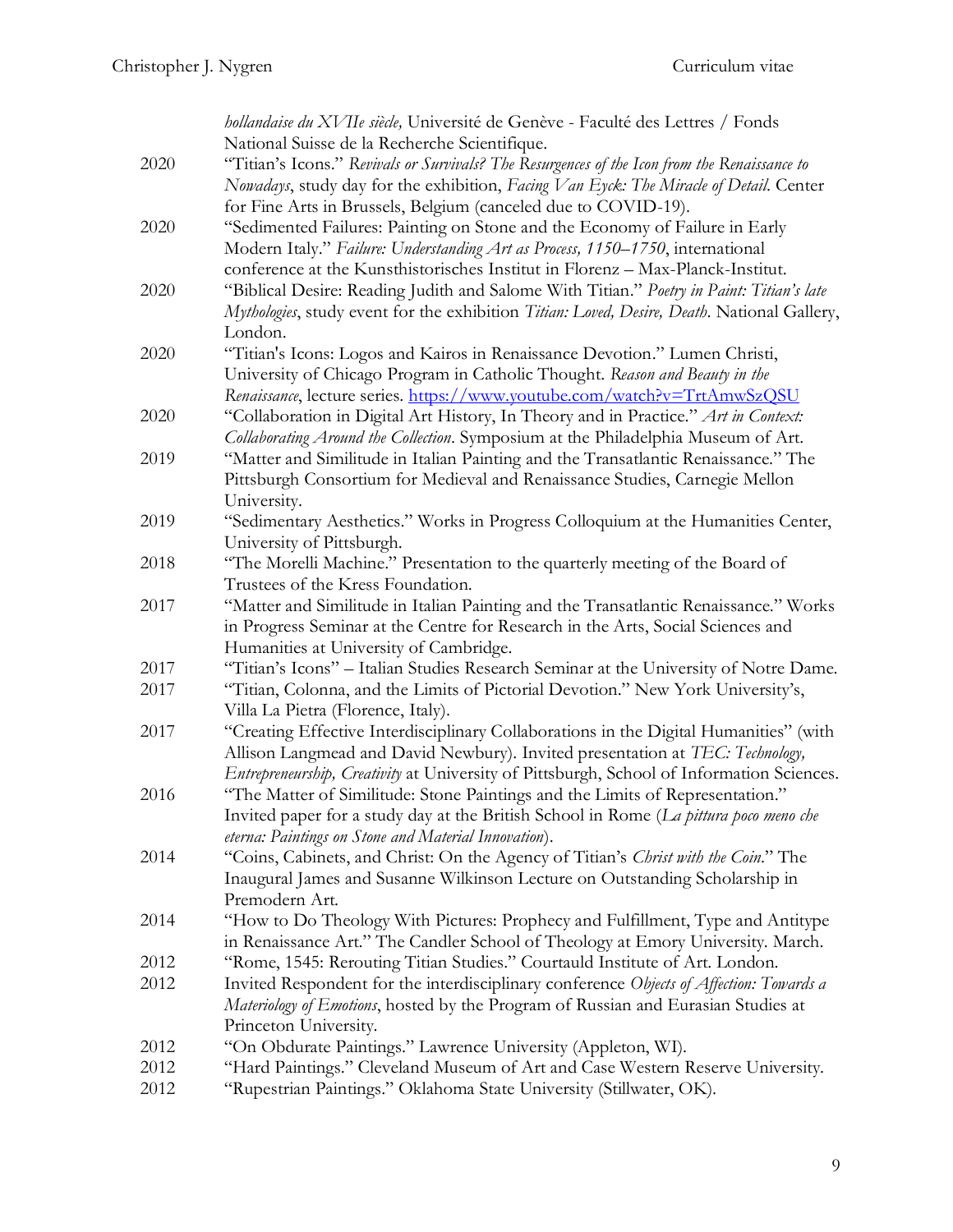2011 "Painting on Stone: Artistic Practice and the Meaning of Materials in Renaissance Image-Making." *Penn Humanities Forum*, University of Pennsylvania.

# **PAPERS PRESENTED**

| 2021 | "Il Cristo portacroce della Scuola di San Rocco, tra antropologia dell'immagine e<br>storia dell'arte." La chiesa di San Rocco: spazio sacro confraternale e centro di culto ("Chiese di<br>Venezia. Nuove prospettive di ricerca" n. 9) Venice, 2-4 December 2021. |
|------|---------------------------------------------------------------------------------------------------------------------------------------------------------------------------------------------------------------------------------------------------------------------|
| 2021 | "Sedimentary Aesthetics: painting and deep time in early modern Italy." College Art<br>Association Annual Conference, online.                                                                                                                                       |
| 2019 | "Venezianità: the Language, Ideology, and Geography of an Art Historical<br>Commonplace." Renaissance Society of America, Annual Conference. Toronto.                                                                                                               |
| 2018 | "(Epi)Phenomenal Objects: Painted Stones In Early Modern Europe." Bugs, Boulders,<br>Beakers: The Materiality of Artists' Colors, Penn State University.                                                                                                            |
| 2017 | "A Role-Based Model for Successful Collaboration in Digital Art History," Keystone<br>DH, Chemical Heritage Foundation, Philadelphia, PA.                                                                                                                           |
| 2017 | "Titian and the Matter of Devotion." Renaissance Society of America, Annual<br>Conference. Chicago.                                                                                                                                                                 |
| 2016 | "The Splendor of Impurity: Painted Stones and the Matter of Early Modern Art."<br>Purity and Contamination in Renaissance Art and Architecture, New England Renaissance<br>Conference, held at MIT, Cambridge, MA.                                                  |
| 2016 | "The Matter of Similitude: Stone Paintings and the Limits of Representation."<br>Steinformen. Materialität, Qualität, Imitation, international research group held at the<br>Warburg Haus, Hamburg, Germany.                                                        |
| 2015 | "The Paragone Beyond Competition: Painting and the Stakes of Representation in<br>Renaissance Italy." Berlin.                                                                                                                                                       |
| 2015 | "Let them fall down and worship thing: Lorenzo Valla's Renaissance Thing Theory."<br>Agency of Things: New Perspectives on European Art of the $14th$ -16 <sup>th</sup> Centuries, international<br>symposium hosted by the University of Warsaw, Poland.           |
| 2015 | "Imagined Miracles, or Manufactured Efficacy? Titian's Pietà." Speculation, Imagination,<br>and Misinterpretation in Medieval and Renaissance Art, international conference hosted by<br>the Art History Department at Tel Aviv University.                         |
| 2015 | "Dealing Honestly with Two-Faced Paintings: Thinking the Paragone Beyond<br>Deception." College Art Association Annual Conference, New York.                                                                                                                        |
| 2014 | "Talking About Titian." Renaissance Society of America, Annual Conference. New<br>York.                                                                                                                                                                             |
| 2013 | "Titian and the Challenge of the (non)Local Hero." Local Heroes, a symposium to<br>accompany the special exhibition, Piero della Francesca in America. The Frick<br>Collection, New York.                                                                           |
| 2013 | "Old Materialisms and Early Modern Picture-Making: Stone Paintings Around<br>1600." Renaissance Society of America, Annual Conference. San Diego.                                                                                                                   |
| 2013 | "Stones that Glow: On Matter, Spirit, and Light in Early Modern Picture Making."<br>Capturing Light in Late Antique, Medieval and Early Modern Art, International<br>Conference at the University of Haifa, Israel.                                                 |
| 2012 | "Non-Angetive Efficacy: Presence, Absence and the Ontological Entanglement of<br>Miraculous Images." Presence and Agency: Rhetoric, Aesthetics and the Experience of Art,<br>International Conference at the Leiden University Centre for the Arts in Society.      |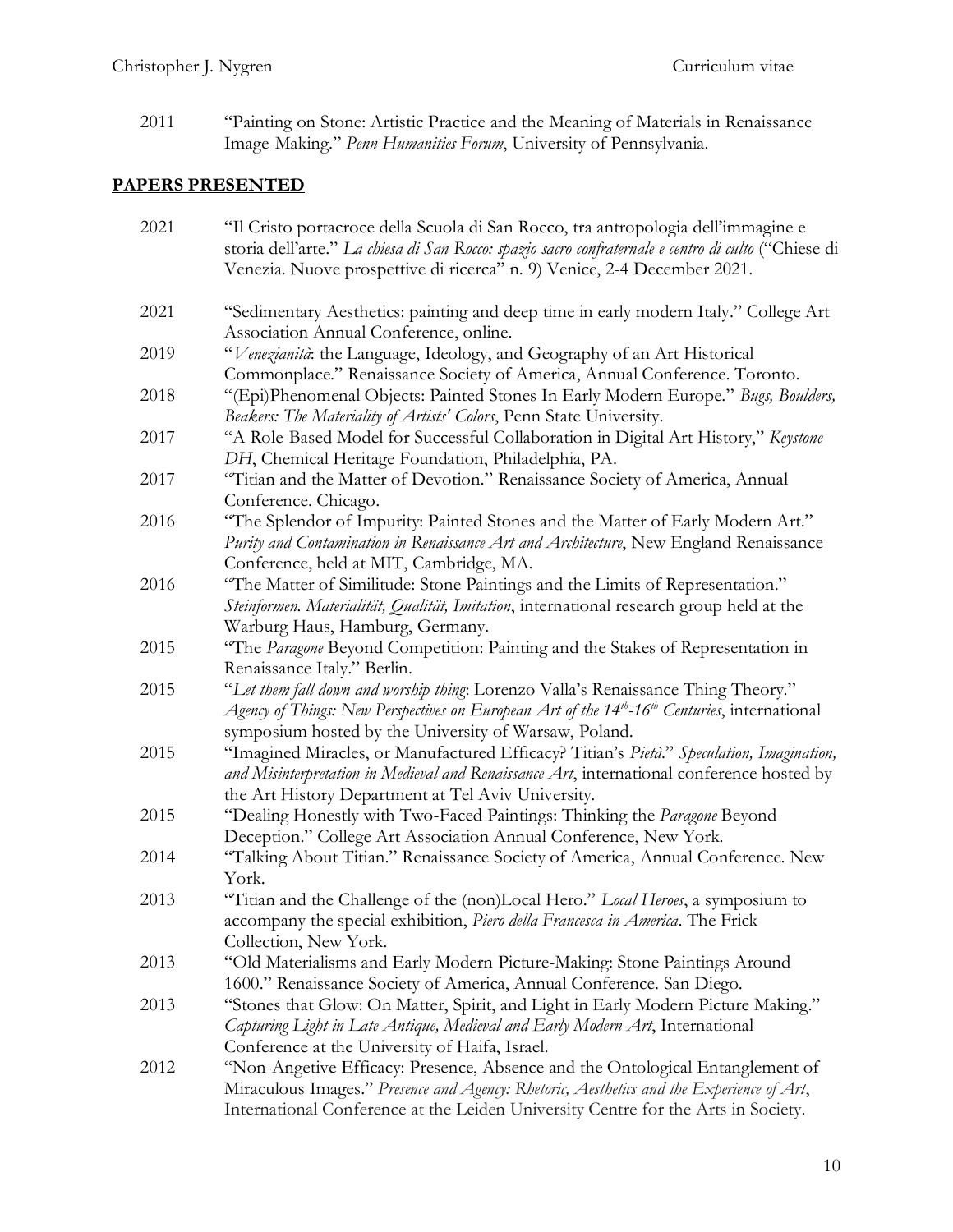| 2012 | "The Hypnerotomachia Poliphili and Italian Art Circa 1500." Architectures of the Text: An  |
|------|--------------------------------------------------------------------------------------------|
|      | Inquiry into the Hypnerotomachia Poliphili, symposium hosted by the University of          |
|      | Pennsylvania Libraries.                                                                    |
| 2012 | "Titian's Tribute Money: Numismatics and the Reconfiguration of Spiritual                  |
|      | Reformation." Renaissance Society of America Annual Conference, Washington, DC             |
| 2012 | "Rupestrian Paintings: On The Vibrant Ontology of Picture-Making in the Early              |
|      | Modern Period." College Art Association, Los Angeles.                                      |
| 2011 | "Titian's Icons: Repetition, Innovation, and the Production of Presence." Multiples in     |
|      | Pre-Modern Art, International Conference at the Center for Advanced Studies,               |
|      | Ludwig-Maximilians-Universität, Munich.                                                    |
| 2010 | "Manufacturing the Miraculous in Sixteenth-Century Italian Painting." Images at            |
|      | Work: Image and Efficacy from Antiquity to the Rise of Modernity, International Conference |
|      | at the Kunsthistorisches Institut, Florence.                                               |
| 2010 | "Reconsidering Eros in Titian's Salome / Judith," in "Portrayals of Love, Friendship       |
|      | and Desire in Italian Art Around 1500" at Renaissance Society of America Annual            |
|      | Conference, Venice, Italy.                                                                 |
| 2009 | "Titian's Icons in the Era of Reformation." Renaissance Society of America Annual          |

# **SEMINARS, CONFERENCES AND CONFERENCE SESSIONS ORGANIZED**

Conference, Los Angeles, California.

| 2019 | Global Genealogies of Modernity, faculty seminar at Pitt, CMU, and Duquesne hosted by                          |
|------|----------------------------------------------------------------------------------------------------------------|
|      | the Program for Medieval and Renaissance Studies as well as the Humanities Center                              |
|      | at the University of Pittsburgh.                                                                               |
| 2019 | Genealogies of Modernity III: Global Genealogies of Modernity. Summer Seminar at the                           |
|      | Collegium Institute at the University of Pennsylvania. Seminar leader.                                         |
| 2018 | Genealogies of Modernity II: The Enlightenment. Summer Seminar at the Collegium                                |
|      | Institute at the University of Pennsylvania. Seminar leader.                                                   |
| 2017 | Genealogies of Modernity. Summer Seminar at the Collegium Institute at the University                          |
|      | of Pennsylvania. Art History seminar leader.                                                                   |
| 2017 | Transcendence, Figuration, Modernity: On Theology and the Arts in the Renaissance, I, II, III, $\mathcal{C}^*$ |
|      | IV. Renaissance Society of America, Annual Conference. Chicago.                                                |
| 2015 | Computational Visual Aesthetics: A Workshop About the Visual World and Digital                                 |
|      | Computing. Part of the "Intelligent Conversations" series in the Dietrich School of                            |
|      | Arts & Science. Co-organized with Alison Langmead.                                                             |
| 2015 | Other Venice(s): Alternative Notions of Venetian Art I, II, & III, Renaissance Society of                      |
|      | America annual conference, 2015. Co-organized with Giorgio Tagliaferro.                                        |
| 2014 | Contemporaneity in Early Modern Visual Culture I & II, Sixteenth Century Studies                               |
|      | Annual Conference, 2014. Respondent.                                                                           |
| 2012 | Dialectics of Creation I and II, Renaissance Society of America annual conference, 2012.                       |
|      | Co-organized with Jason Di Resta.                                                                              |

# **UNIVERSITY SERVICE**

| 2019-2021 | Humanities Representative, Dietrich School Council    |
|-----------|-------------------------------------------------------|
| 2019-2020 | Disciplinary Representative, Cultural Studies Program |
| 2018-2021 | Director, Program of Medieval and Renaissance Studies |